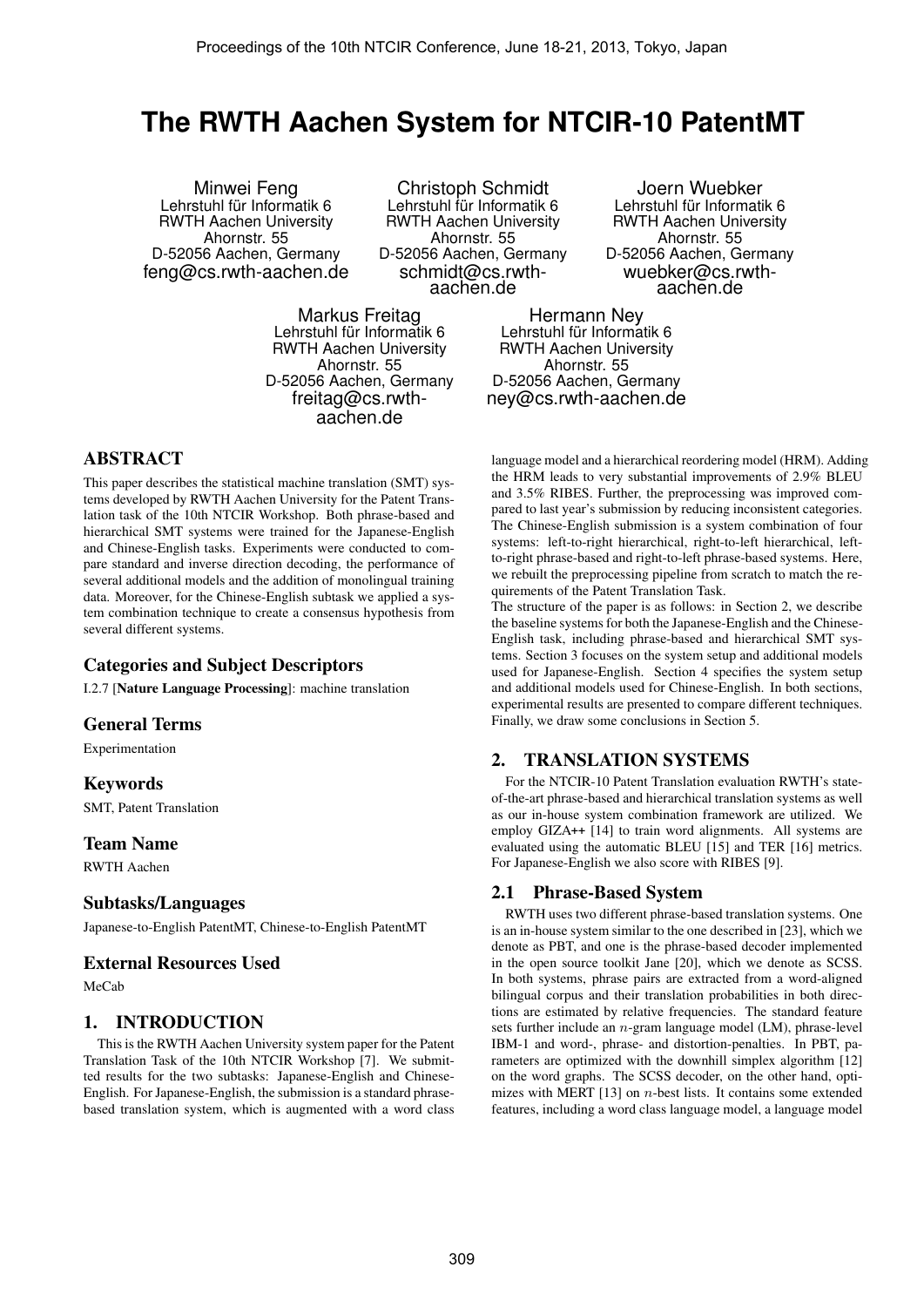look-ahead [21] which speeds up decoding and a hierarchical lexicalized reordering model [6].

#### 2.2 Hierarchical System

For the hierarchical setups described in this paper, the open source toolkit Jane [18] is employed. Jane has been developed at RWTH and implements the hierarchical approach as introduced by [1] with some state-of-the-art extensions. In hierarchical phrase-based translation, a weighted synchronous context-free grammar is induced from parallel text. In addition to contiguous *lexical* phrases, *hierarchical* phrases with up to two gaps are extracted. The search is carried out using the cube pruning algorithm [8].

The standard models integrated into the hierarchical baseline systems are phrase translation probabilities and lexical translation probabilities on the phrase level, each for both translation directions, length penalties on the word and phrase level, three binary features marking hierarchical phrases, glue rules and rules with nonterminals at the boundaries, source-to-target and target-to-source phrase length ratios, four binary count features and an  $n$ -gram language model. The model weights are optimized with standard MERT [13] on 100-best lists.

#### 2.3 System Combination

For the Chinese-English subtask, we also submitted results generated by our system combination framework. System combination is used to generate a consensus translation from multiple hypotheses produced with different translation engines, leading to a hypothesis which is better in terms of translation quality than any of the individual hypotheses. The basic concept of RWTH's approach to machine translation system combination is described in [2], which details RWTH's joint submission with SYSTRAN to the 10th NT-CIR Workshop. This approach includes an enhanced alignment and reordering framework. A lattice is built from the input hypotheses. The translation with the best score within the lattice according to some statistical models is then selected as the consensus translation.

## 2.4 Language Models

All language models are standard n-gram language models trained with the SRI toolkit [17] using interpolated modified Kneser-Ney smoothing. For the constrained track of both language pairs, we trained a language model on the target side of the bilingual data. For the unconstrained Japanese-English task, RWTH performed data selection based on [11] on the United States Patent and Trademark Office data and the data published by the Japan Patent Office. The best  $\frac{1}{8}$  of the *us*2003, *us*2004 and *us*2005 as well as the best  $\frac{1}{20}$ of the Japan Patent office data of the years 1993 through 2002 were selected. Further, RWTH trained a 7-gram word class language model with 500 word classes on the target side of the bilingual training data.

For the Chinese-English task, the best  $\frac{1}{2}$  of data sets *us2003*, *us2004* and *us2005* of the United States Patent and Trademark Office corpus as well as the best  $\frac{1}{10}$  of the Japan Patent office data of the years 1993 through 2002 were selected.

## 2.5 Categorization

To reduce the sparseness of the training data in both tasks, three different categories (written numbers, digital numbers and ordinals) are introduced. Each word in the training data fitting into one of the categories is replaced by a unique category symbol using rule-based scripts. The advantage of this method is that the phrase-based system can learn more general rules containing these category symbols instead of phrases containing concrete numbers.

When translating the test set, the symbol is again replaced by the original value at the end of the translation process. Here, Chinese numerals are converted into Arabic numerals with a rule-based script, and Japanese numbers (e.g. " $\equiv \supset$ ") are replaced by written English numbers ("three"). An example of the applied categories for Japanese and English can be seen in Table 1.

| Japanese              | English              |
|-----------------------|----------------------|
| $$number {305}$       | $$number {305 }$     |
| Swritten $\{-\supset$ | $$written { three }$ |
| \$ordinal {           | \$ordinal { second } |

Table 1: Categorization of written numbers, digital numbers and ordinals

#### 3. JAPANESE-ENGLISH

#### 3.1 Preprocessing

The Japanese text was segmented into words using the publicly available MeCab toolkit<sup>1</sup>.

One problem of the categorization method described in Section 2.5 are inconsistent categorizations. They occur when the Japanese categorization does not generate the same categories as the English categorization. The two most frequent inconsistencies are the following:

- a number is written as a digit in Japanese and as a written word in English (e.g. " $1 \frac{\text{H}}{\text{L}} \times \text{v}$  ws. "more than one").
- one language uses a number, while the other uses a different expression (e.g. "六角" vs. "hexagonal", "一本のアイソ  $\nu - \frac{1}{2}$ " vs. "a single isolator").

We applied a simple rule-based harmonization of the categories in both languages and removed inconsistent categorizations. The harmonization scheme removes a category in one sentence if it does not occur in its translation. Moreover, it replaces a number on the Japanese source side by a written number if the written form exists in the English sentence.

For some examples of the changes made see Table 2. The harmonized categories brought an improvement of 1.3 BLEU and 2.5 RIBES over last year's best constrained system.

| Before harmonization            | After harmonization             |
|---------------------------------|---------------------------------|
| \$written{六}角ナット                | 六角ナット                           |
| hexagonal nut                   | hexagonal nut                   |
| もうSwritten{一つ}                  | もう一つ                            |
| another                         | another                         |
| \$number{1}以上の層                 | \$written {one}以上の層             |
| at least \$written{ one } layer | at least \$written{ one } layer |
| 初回                              | 初回                              |
| \$ordinal { first } time        | first time                      |

Table 2: A monolingual categorization can lead to inconsistent categories between Japanese and English. A bilingual harmonization removes these inconsistencies.

<sup>1</sup> http://mecab.sourceforge.net/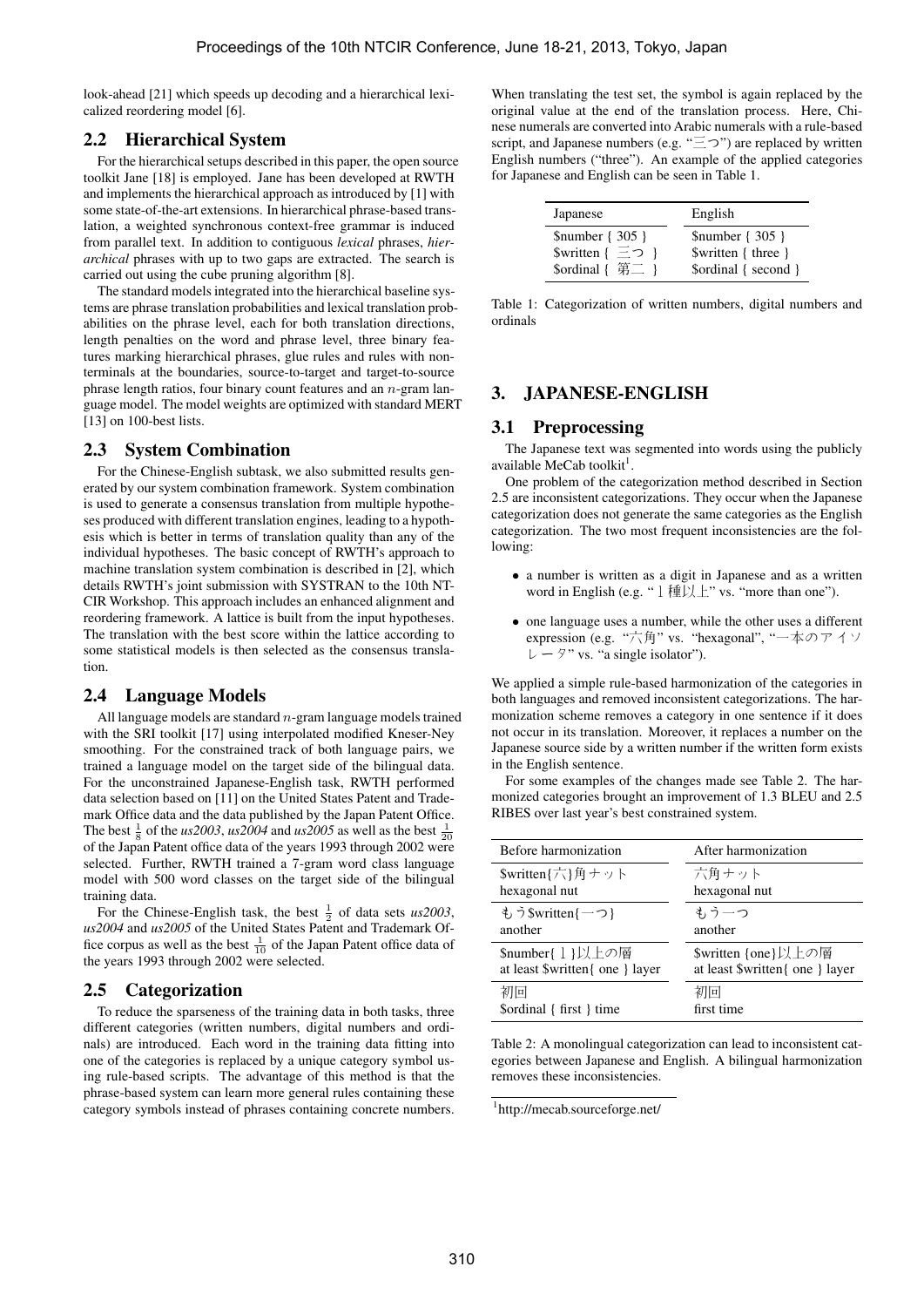Similar to our system for the NTCIR-9 evaluation, we used a frequency-based compound splitting method to split words written in katakana. This is especially helpful to reduce the number of unknown loanwords in the test and evaluation set. For a detailed description of this technique refer to our submission to the NTCIR-9 Workshop [4]. Statistics of the training data after preprocessing are given in Table 3.

| bilingual corpus     | Japanese    | English     |  |  |
|----------------------|-------------|-------------|--|--|
| Sentences            | 3,172,273   |             |  |  |
| <b>Running Words</b> | 113,684,101 | 108,438,989 |  |  |
| Vocabulary           | 156,638     | 117,960     |  |  |

Table 3: Corpus statistics for the Japanese-English bilingual training data.

#### 3.2 System setup

We use both the standard phrase-based (see Section 2.1) and the hierarchical system (see Section 2.2) implemented in the Jane toolkit. GIZA++ is used to produce a word alignment for the preprocessed bilingual training data. From the word alignment we heuristically extract the standard or hierarchical phrase/rule table. We used the provided *pat-dev-2006-2007* data as development set ("*dev*") to optimize the log-linear model parameters. As unseen test set ("*test*") we used the NTCIR-8 intrinsic evaluation data set. The language model is a 4-gram LM trained only on the bilingual data. An additional language model, denoted as *unconstrainedLM*, is a 4-gram LM trained on the bilingual data and a selection of the monolingual data sets as described in Section 2.4. The selected data has a total size of 739M running words. We experimented with both standard direction decoding (left-to-right) and *inverse* direction decoding (right-to-left). The phrase-based decoder is extended with a 7-gram word class language model (*wcLM*) and a hierarchical reordering model (*HRM*).

## 3.3 Experimental Results

The experimental results are shown in Table 4. We observe a strong improvement compared to our submission to last year's NTCIR-9 Workshop. Further, we can see that the inverse translation direction leads to better translations than the standard direction, both for the phrase-based and the hierarchical paradigm. Adding the word class language model to the phrase-based decoder also yields a small improvement. The most substantial improvement is reached with the hierarchical reordering model, increasing the scores by 2.9% BLEU, 3.0% TER and 3.5% RIBES on the test set. While the hierarchical phrase-based decoder is in its baseline setting superior to the phrase-based decoder, with the addition of this reordering model the latter now clearly outperforms the former. Using the language model trained on additional monolingual data yields further gains on all metrics. Two examples of the improvements gained by the hierarchical reordering can be found in Table 5. Although the baseline system does not contain a hard distortion limit and thus allows for long-range reorderings, these reorderings are highly penalized. With the addition of the hierarchical reordering model, the scaling factor of this penalty was optimized to a value close to zero. Consequently, the hierarchical reordering method is able perform long range reorderings which the standard phrase-based system would not choose, as can also be seen in the two example sentences.

## 4. CHINESE-ENGLISH

#### 4.1 New Preprocessing Pipeline

RWTH participated in the Chinese-English subtask of the NTCIR-9 PatentMT evaluation. The preprocessing toolkit used for NTCIR-9 was an old toolkit which was designed and optimized for the GALE project and NIST evaluation. After the NTCIR-9 evaluation we found lots of errors in the preprocessed corpus which possibly decreased the performance of the system. For NTCIR-10 we built a new Chinese-English preprocessing pipeline from scratch. The preprocessing framework is designed for the corpus provided by the PatentMT organizer.

For the Chinese side of the preprocessing, the following steps are performed:

- 1. Delete all spaces in the corpus
- 2. Separate English words
- 3. Change Chinese symbols into their English form
- 4. Generate the number category for arabic numbers
- 5. Chinese word segmentation
- 6. Generate number category for numbers written with Chinese characters
- 7. Correct some Chinese word segmentation
- 8. Translate the content of the category

For the Chinese word segmentation, Step 5 uses the longest word match strategy. First of all, we do a left-to-right longest word match. This algorithm reads the Chinese input sentence from left to right and looks up the longest dictionary entry that matches the input and then increments the start position before searching for the next longest matched dictionary entry. We build a lexicon from multiple resources and manually filter the dictionary in different ways. The final dictionary consists of 220K Chinese words. Secondly, we do a right-to-left longest word match using the same lexicon. We compare the segmentation results between left-to-right and right-to-left algorithms. The error patterns can be derived from the highly frequent inconsistent segmentation between left-to-right and right-to-left. In Step 7, we correct the left-to-right segmentation results based on the error patterns.

For the English side of the preprocessing, the following steps are performed:

- 1. Tokenization
- 2. Process hyphens
- 3. Make number category
- 4. Recase the first word of every sentence

For hyphens, we first treat all hyphens as single tokens. In the patent documents, there are large amount of chemical formulars such as CH2-CH4. In this case, the hyphen will not be processed as a single token. In other words, the hyphen is part of the token CH2-CH4. For the English side of the corpus, the patent documents contain large amounts of words which are capitalized or all capitalized. Hence, we only recase the first word of every sentence based on frequency.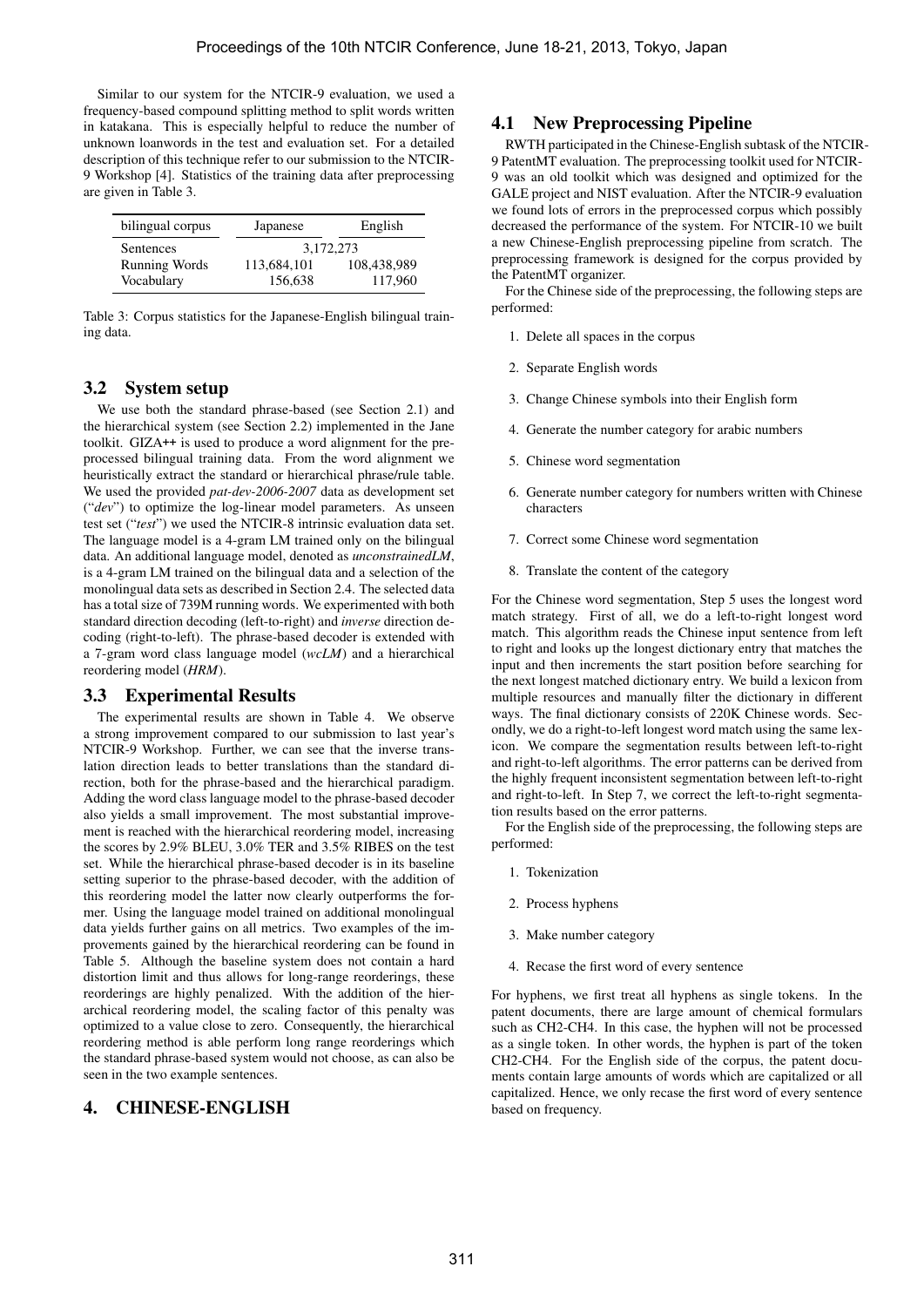#### Proceedings of the 10th NTCIR Conference, June 18-21, 2013, Tokyo, Japan

| Japanese $\rightarrow$ English           | dev         |      |              | test        |      |              |
|------------------------------------------|-------------|------|--------------|-------------|------|--------------|
|                                          | <b>BLEU</b> | TER  | <b>RIBES</b> | <b>BLEU</b> | TER  | <b>RIBES</b> |
| SCSS (2011 constrained submission)       | 25.2        | 64.9 | 66.4         | 27.7        | 63.7 | 66.9         |
| <b>SCSS</b>                              | 27.5        | 62.3 | 68.5         | 29.0        | 60.0 | 69.4         |
| <b>SCSS</b> inverse                      | 27.6        | 62.3 | 68.4         | 29.5        | 59.3 | 70.1         |
| SCSS inverse +wcLM                       | 27.9        | 62.2 | 68.7         | 29.9        | 59.1 | 70.6         |
| SCSS inverse +wcLM +HRM                  | 30.6        | 59.4 | 71.9         | 32.8        | 56.1 | 74.1         |
| SCSS inverse +wcLM +HRM +unconstrainedLM | 31.5        | 58.5 | 72.5         | 33.3        | 55.7 | 74.6         |
| <b>HPBT</b>                              | 28.9        | 62.2 | 67.8         | 30.3        | 60.2 | 68.5         |
| <b>HPBT</b> inverse                      | 29.2        | 61.7 | 69.1         | 30.7        | 59.1 | 70.6         |

Table 4: RWTH systems for the NTCIR-10 Japanese-English Patent translation task (truecase). SCSS is the phrase-based system, HPBT the hierarchical system, which are both part of the Jane toolkit. All results are in percentage. The word class language model is denoted with *wcLM*, the hierarchical reordering model with *HRM* and the language model trained on additional monolingual data with *unconstrainedLM*.

| source                   | 駆動 ギア 偏心 成分 補正 ブロ ファイル 502 の <mark>具体 的 な 生成 方法</mark> を 説明 する.                                                   |
|--------------------------|-------------------------------------------------------------------------------------------------------------------|
| without hier, reordering | the drive gear 502 of the eccentric component correction profile generating method will be described.             |
| with hier, reordering    | a specific method for generating a driving gear eccentric component correction profile 502 will be described.     |
| reference                | a specific method of generating the driving gear eccentricity component correction profile 502 will be described. |
| source                   | 検出 パラメータ は , 検査 レシピ 候補 毎 に <mark>格納 さ れる</mark> .                                                                 |
| without hier, reordering | detection parameters for each candidate is stored in the inspection recipe.                                       |
| with hier, reordering    | the detection parameters are stored for each candidate inspection recipe.                                         |
| reference                | the detection parameters are stored for each recipe candidate.                                                    |

Table 5: Two example sentences from the *test* set translated with the SCSS decoder, illustrating the effect of the hierarchical reordering model.

| bilingual corpora    | Chinese    | English    |  |
|----------------------|------------|------------|--|
| Sentences            | 1,000,000  |            |  |
| <b>Running Words</b> | 38,901,617 | 44.521.254 |  |
| Vocabulary           | 131.755    | 227,968    |  |

monolingual corpora English running words us2003 2,717,100,542 us2004 2,708,798,538 us2005 2,115,055,043 tcdata 2,423,893,417

Table 6: Corpus statistics of the preprocessed bilingual training data for the RWTH systems for the NTCIR-10 Chinese-English subtask.

Table 7: Corpus statistics of the preprocessed monolingual training data for the Chinese-English systems.

## 4.2 System Setup

Table 6 shows the statistics of the bilingual data used. We used all bilingual data provided by the PatentMT organizer. The LM is built on the target side of the bilingual corpora. Data selection based on [11] is applied. Table 7 shows statistics of the selected monolingual corpus. We combine this selected monolingual data with the English side of the bilingual data to build a big LM. We build a 6-gram LM with modified Kneser-Ney discounting using SRILM [17] for the Chinese-English systems. The distortion limit for phrase-based SMT systems is set to 30.

We tune our systems on the development corpus provided by the organizers, which has 2000 sentences with single references. The test corpus is the evaluation corpus used for NTCIR-9 Chinese-English PatentMT task which also has 2000 sentences with single references.

Additional models We utilize the following additional models in the log-linear framework: The triplet lexicon model and the discriminative lexicon model [10], which take a wider context into account, and the discriminative reordering model [22] as well as the source decoding sequence model [3] which capture phrase order information.

#### 4.3 System combination of bidirectional translation systems

Generally speaking, system combination is used to combine hypotheses generated by several different translation systems. Ideally, these systems should utilize different translation mechanisms. For example, a combination of a phrase-based SMT system, a hierarchical SMT system and a rule-based system usually leads to some improvements in translation quality. For the NTCIR-10 Patent MT Chinese-English task, the system combination was done as follows. We use both a phrase-based (see Section 2.1) and a hierarchical phrase-based decoder (see Section 2.2). For each of the decoders we do a bi-directional translation, which means the system performs a standard direction decoding (left-to-right) and an inverse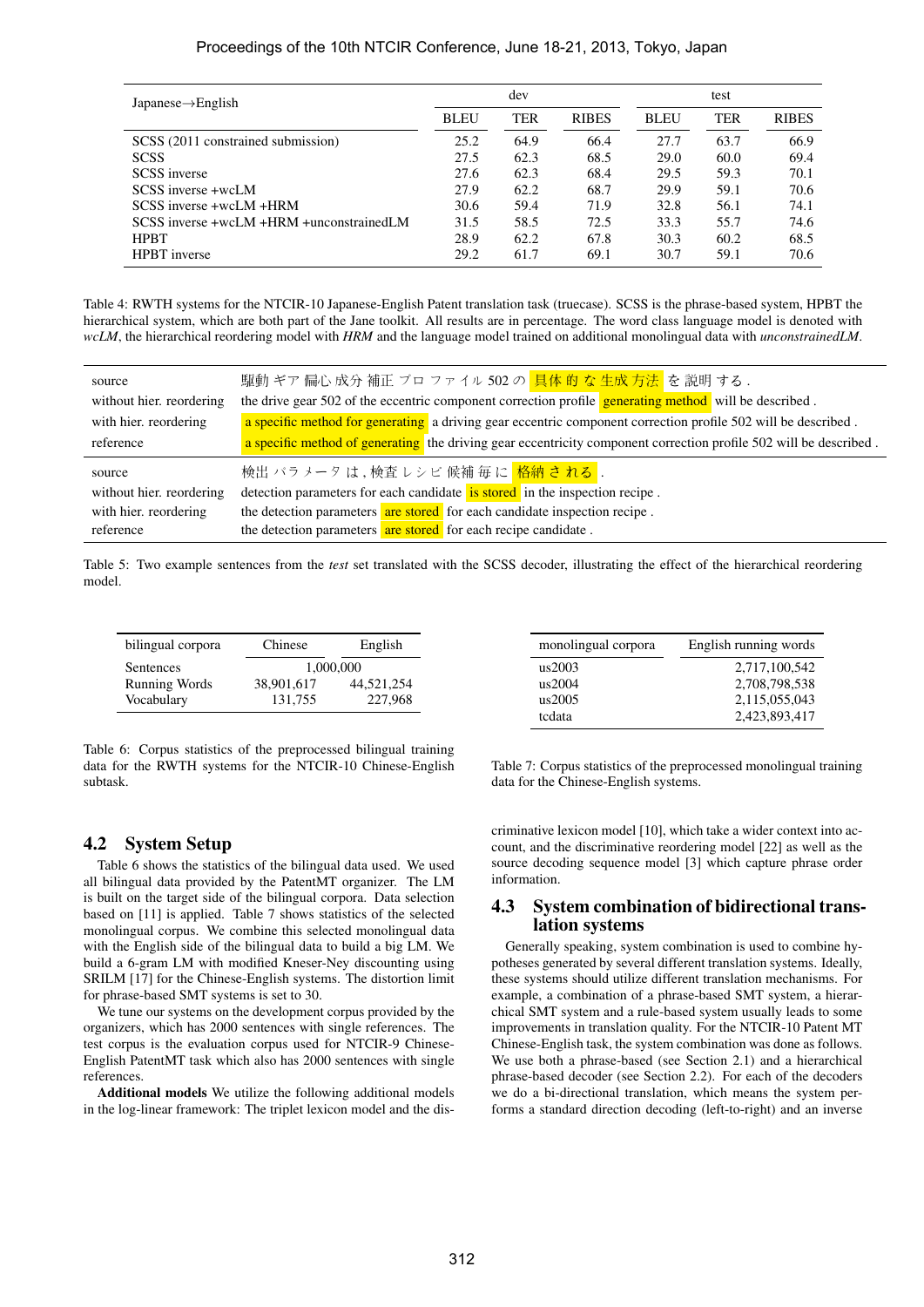direction decoding (right-to-left). We thereby obtain a total of four different translations.

To build the inverse direction system, we used exactly the same data as the standard direction system and simply reversed the word order of the bilingual corpora. For example, the bilingual sentence pair "今天」是\_星期天\_\_。||Today\_is\_Sunday\_." is now transformed to "。  $\text{I\!E}$ 期天 $\text{I\!E}$  $\text{I\!A}$  $\text{I\!B}$ . Sunday is Today". With the inversed corpora, we then trained the alignment, the language model and our translation systems in the exact same way as the normal direction system. For decoding, the test corpus is also reversed.

The idea of utilizing right-to-left decoding has been proposed by [19] and [5], where the authors try to combine the advantages of both left-to-right and right-to-left decoding with a bidirectional decoding method. We also try to reap benefits from two-direction decoding, however, we use a system combination to achieve this goal.

## 4.4 Experimental Results

The results are shown in Table 8. From the scores we can see that the difference between hierarchical phrase-based decoder (HPBT) and phrase-based decoder (PBT) is quite small. For the test corpus, PBT is even 0.1 BLEU and 0.1 TER better than HPBT. The results also show that the inverse hypotheses differs a lot from the normal baseline systems. For hierarchical phrase-based system, the inverse HPBT is 1.1 BLEU and 1.7 TER better than the standard HPBT for the test corpus. For phrase-based system, the inverse PBT is 0.6 BLEU and 0.5 TER worse than the standard PBT for the test corpus. The best single system is the inverse hierarchical phrasebased system (inverse HBPT). With the help of our in-house system combination framework described in [2], we combined these four different hypotheses. The last row in Table 8 shows an improvement of 0.8 points in BLEU and 0.2 points in TER on test corpus compared to the best single system.

| Systems             | dev         |            | test        |            |  |
|---------------------|-------------|------------|-------------|------------|--|
|                     | <b>BLEU</b> | <b>TER</b> | <b>BLEU</b> | <b>TER</b> |  |
| <b>HPRT</b>         | 43.0        | 44.1       | 39.8        | 45.3       |  |
| <b>HPBT</b> inverse | 43.3        | 42.8       | 40.9        | 43.6       |  |
| <b>PRT</b>          | 42.3        | 44.3       | 39.9        | 45.2       |  |
| <b>PBT</b> inverse  | 42.1        | 44.7       | 39.3        | 45.7       |  |
| system combination  | 44.2        | 42.5       | 41.7        | 43.4       |  |

Table 8: Experimental results for the Chinese-English PatentMT task. HPBT is the hierarchical phrase-based translation system and PBT means the phrase-based translation system.

# 5. CONCLUSION

RWTH Aachen participated in the Japanese-to-English and the Chinese-to-English track of the NTCIR-10 PatentMT task. For both tasks, we improved the preprocessing pipeline as compared to the 2011 submissions [4]. We experimented with both the hierarchical and the phrase-based translation paradigm and tested several different techniques in order to improve the respective baseline systems. In Japanese-English, the baseline is already substantially better than our 2011 submission. Further, the hierarchical reordering model led to strong improvements in all three metrics. For the Chinese-English subtask, we improve the baseline by a system combination of bidirectional systems.

In this way, RWTH was able to achieve the 1st place in the Japanese-

English and the 3rd place in Chinese-English task with regard to the automatic BLEU measure.

# Acknowledgments

This work was achieved as part of the Quaero Programme, funded by OSEO, French State agency for innovation.